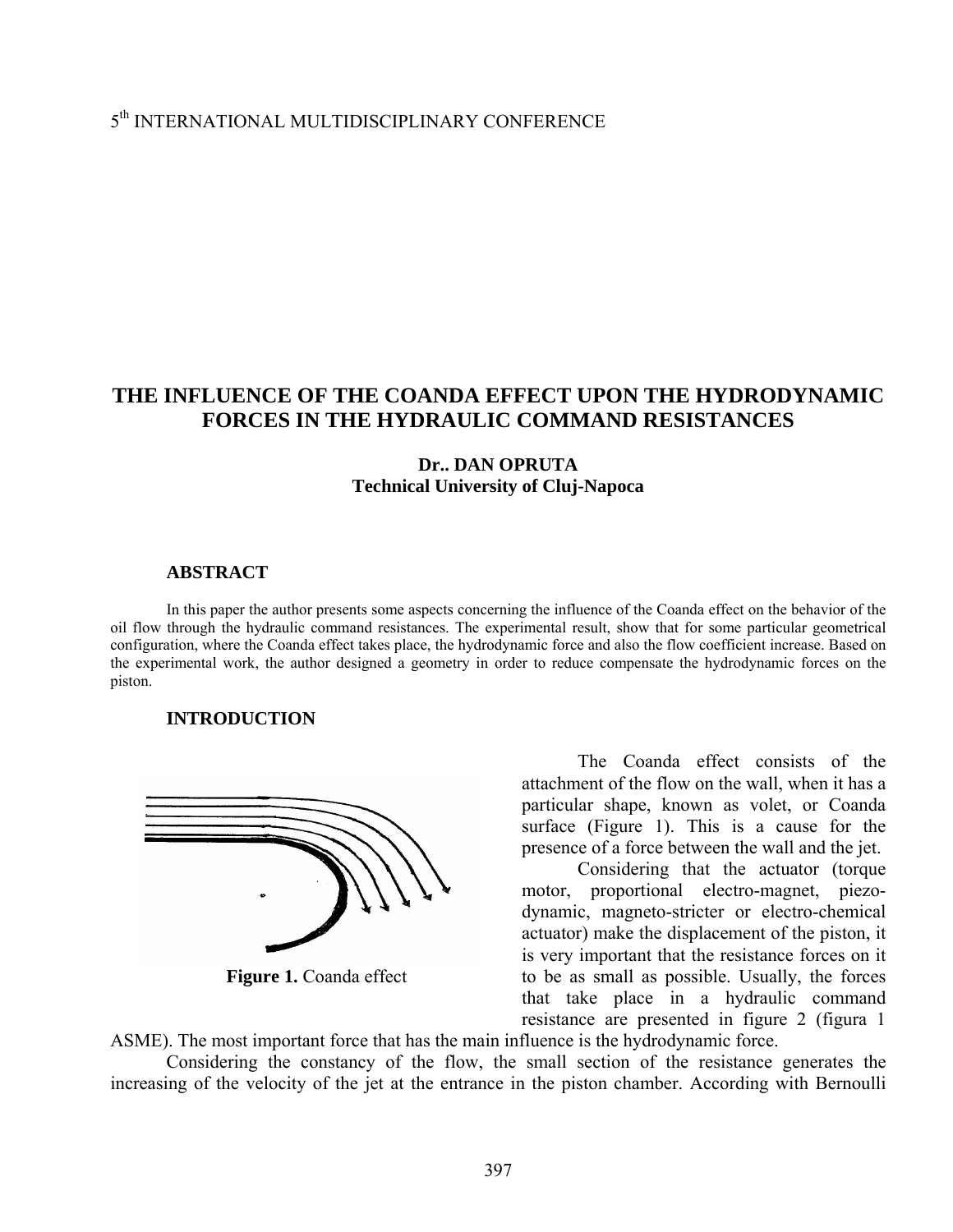

**Figure 2**. The forces in the resistance **Figure 3**. Hydrodynamic force



**Figure 4**. The experimental stand



law, the pressure will drop in that area. The hydrodynamic force is generated by the difference between pressure on the two sided of the piston (Figure 3).

The tendency of the hydrodynamic force is to close the resistance. If the flow is high, the value of the hydrodynamic force can be bigger even of the force generated by the actuator. This is the reason that drives the research to compensate the hydrodynamic force. There

are two methods: first to insert automatic position control and the second is to design the geometry of the resistance.

### **EXPERIMENTAL RESULTS**

The author made the measurements of the parameters for some different types of hydraulic



**Figure 5**. Different types of resistances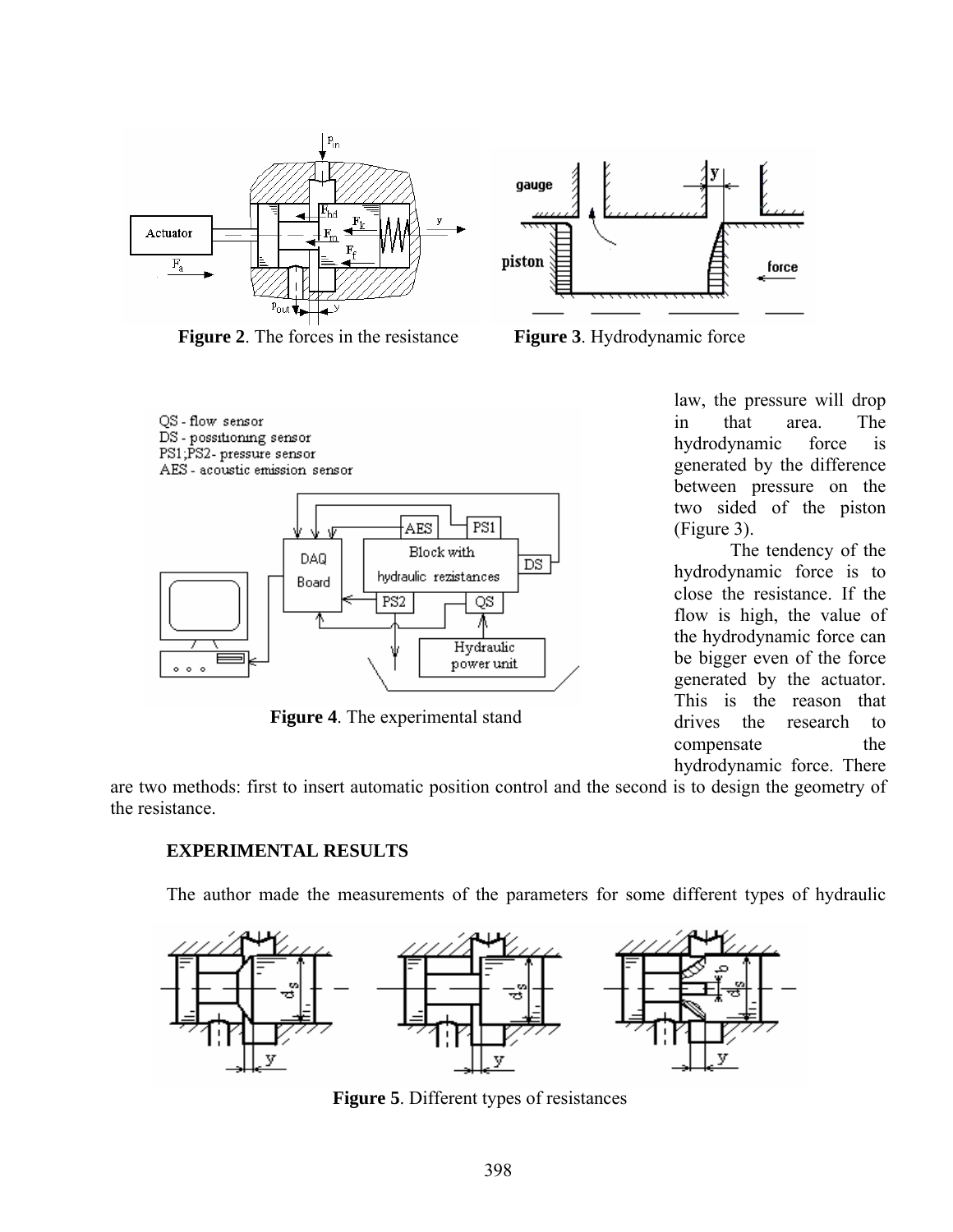

**Figure 6**. Hydrodynamic forces in hydraulic resistances

command resistances. The experimental stand is presented in figure 4 and the resistances in figure 5

 In the technical literature the angle that flow enters the piston chamber is around 69°. This value can be lower at small piston displacements.

During the research on hydraulic command resistances a special behavior was found on resistances having this angle. Generally, as the angle of the resistance decreases, the hydrodynamic force decreases too (Figure 6).

 The results of the experiment indicate that for the angle of 70° the force has a value as high as for the sharp edge resistance (Figure 7).

 In order to confirm the supposition that the reason for this behavior is the Coanda effect, the author design and made oil flow visualization stand. It could be measured the entering angle of the oil into the piston chamber. Its measured value was 68°.

The difference between the theoretical value and the measured one can be explained by the sharpness of the edges.